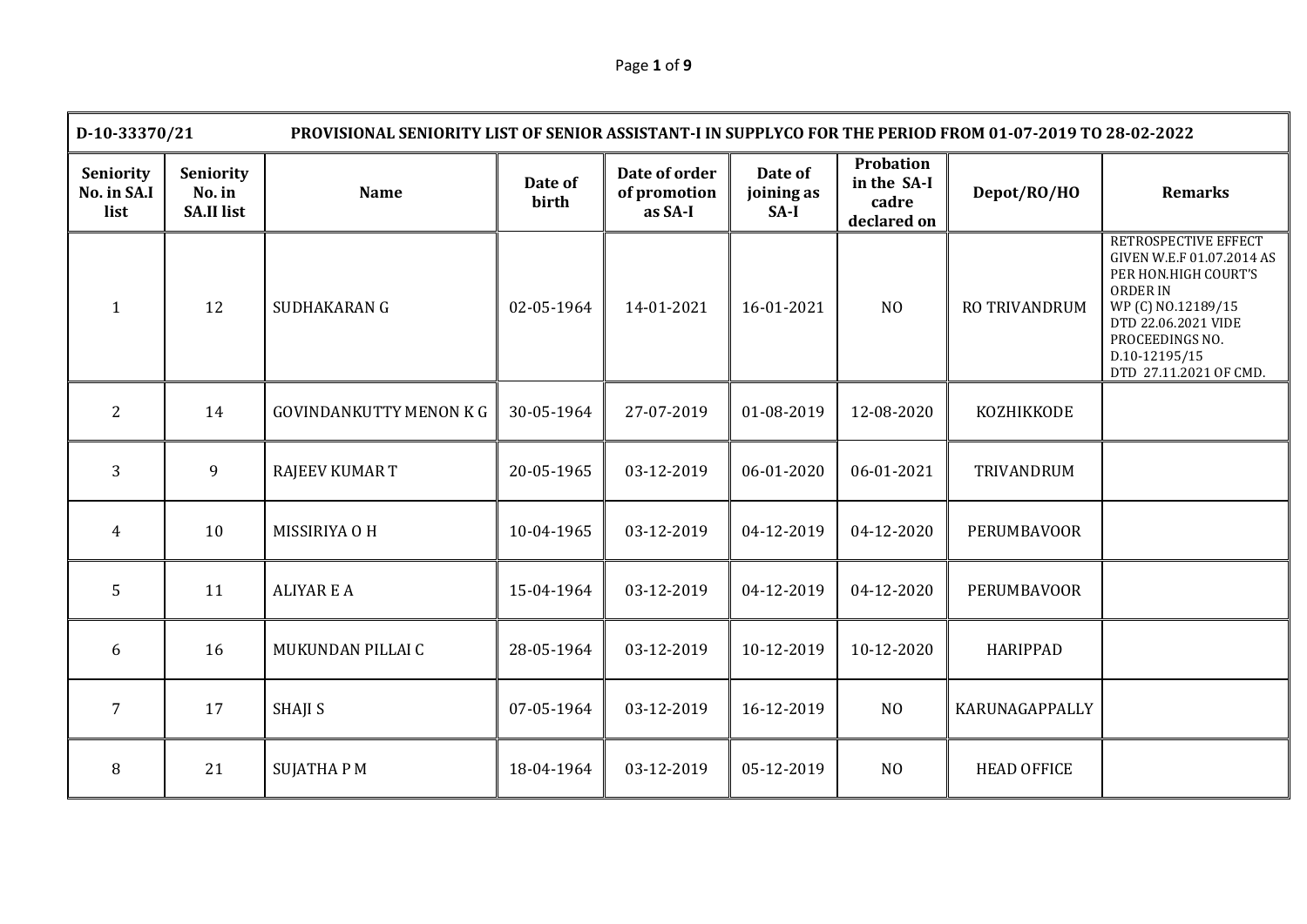| Page 2 of 9 |  |  |  |
|-------------|--|--|--|
|-------------|--|--|--|

| 9  | 24             | <b>JAYANKS</b>         | 20-05-1965 | 03-12-2019 | 20-01-2020 | NO             | CHALAKKUDY        |  |
|----|----------------|------------------------|------------|------------|------------|----------------|-------------------|--|
| 10 | 27             | <b>VENUN</b>           | 25-04-1965 | 24-07-2020 | 18-08-2020 | NO             | VAIKOM            |  |
| 11 | 28             | HAMZA THATTARASSERI    | 01-04-1964 | 24-07-2020 | 01-08-2020 | N <sub>O</sub> | <b>NILAMBUR</b>   |  |
| 12 | 30             | <b>ABDUL SAMED K S</b> | 01-05-1966 | 24-07-2020 | 03-08-2020 | NO             | <b>OTTAPPALAM</b> |  |
| 13 | 31             | NISSAR KM              | 10-05-1966 | 24-07-2020 | 18-08-2020 | NO             | KANJIRAPPALLY     |  |
| 14 | 32             | <b>NAJEEB PM</b>       | 01-06-1966 | 24-07-2020 | 24-07-2020 | NO             | KOYILANDY         |  |
| 15 | $\mathbf{1}$   | ANIL B S               | 29-05-1967 | 22-12-2020 | 29-12-2020 | N <sub>O</sub> | NEDUMANGAD        |  |
| 16 | 5              | <b>NAZRUDDINT</b>      | 02-11-1964 | 24-12-2020 | 22-12-2020 | NO             | KOZHIKKODE        |  |
| 17 | $\overline{7}$ | SHAHUL HAMEED KA       | 02-02-1966 | 22-12-2020 | 23-12-2020 | N <sub>O</sub> | KOTTAYAM          |  |
| 18 | 8              | KOCHUMOHAMMED KA       | 20-05-1966 | 22-12-2020 | 22-12-2020 | NO             | PERUMBAVOOR       |  |
| 19 | 10             | ABDUL GAFOOR A         | 25-04-1965 | 14-01-2021 | 19-01-2021 | NO             | TIRURANGADI       |  |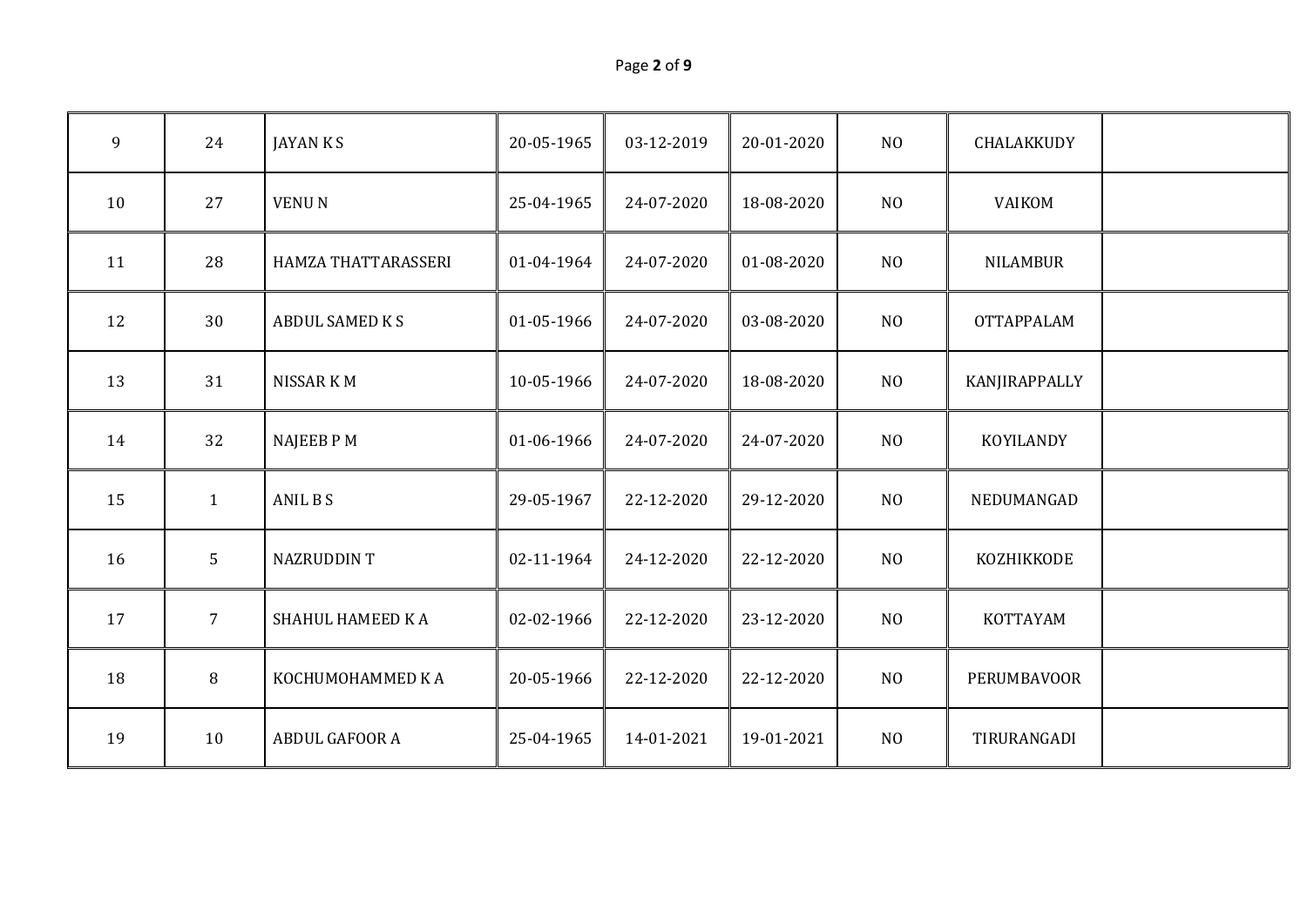| Page 3 of 9 |  |  |
|-------------|--|--|
|-------------|--|--|

| 20 | $\overline{4}$ | <b>IBRAHIM M M</b>    | 10-05-1964 | 09-02-2021 | 16-02-2021 | NO             | <b>MUNNAR</b>     |  |
|----|----------------|-----------------------|------------|------------|------------|----------------|-------------------|--|
| 21 | 9              | <b>SASEENDRAN A</b>   | 25-05-1964 | 09-02-2021 | 19-02-2021 | NO             | TRIVANDRUM        |  |
| 22 | 14             | <b>ASHAS</b>          | 29-03-1968 | 09-02-2021 | 18-02-2021 | NO             | KARUNAGAPPALLY    |  |
| 23 | 15             | <b>VALSALA KV</b>     | 02-05-1968 | 09-02-2021 | 01-03-2021 | N <sub>O</sub> | KOZHIKKODE        |  |
| 24 | 16             | <b>ARJUNAN K</b>      | 28-05-1964 | 09-02-2021 | 10-02-2021 | NO             | NEDUMANGAD        |  |
| 25 | 19             | JAMAL B S             | 20-02-1965 | 09-02-2021 | 01-08-2021 | N <sub>O</sub> | KASARGODE         |  |
| 26 | 20             | <b>VIMALA R</b>       | 26-05-1964 | 09-02-2021 | 07-08-2021 | N <sub>O</sub> | NEYYATTINKARA     |  |
| 27 | 21             | <b>SURESH KUMAR N</b> | 20-05-1965 | 09-02-2021 | 01-06-2021 | N <sub>0</sub> | NEYYATTINKARA     |  |
| 28 | 23             | <b>DEVADAS M</b>      | 05-04-1967 | 09-02-2021 | 17-02-2021 | N <sub>O</sub> | <b>OTTAPPALAM</b> |  |
| 29 | 24             | VIJAYARAJ SANJEEVAN   | 25-08-1965 | 09-02-2021 | 12-06-2021 | $\rm NO$       | <b>ALATHUR</b>    |  |
| 30 | 25             | <b>RAMANATHAN V T</b> | 20-04-1965 | 09-02-2021 | 22-04-2021 | NO             | THRISSUR          |  |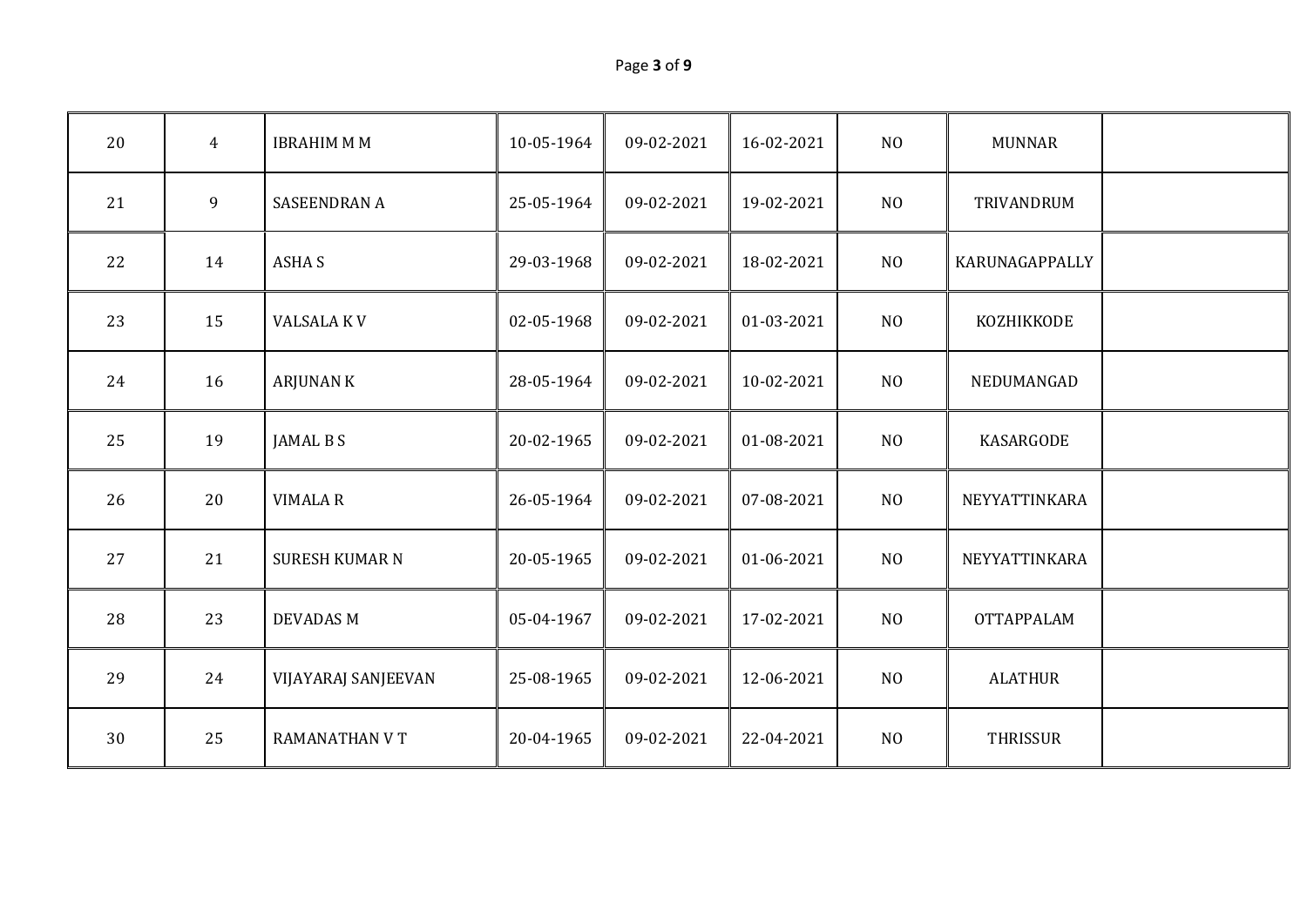| Page 4 of 9 |  |  |
|-------------|--|--|
|-------------|--|--|

| 31 | 30             | <b>SANTHIKS</b>      | 25-05-1969 | 09-02-2021 | $\blacksquare$ | N <sub>O</sub> | KOTTAYAM       | NOT JOINED AS SA.I |
|----|----------------|----------------------|------------|------------|----------------|----------------|----------------|--------------------|
| 32 | 38             | <b>GOPAKUMAR K</b>   | 20-04-1964 | 09-02-2021 | 18-02-2021     | N <sub>O</sub> | TRIVANDRUM     |                    |
| 33 | 11             | ABDUL KHADAR NU      | 14-04-1967 | 05-05-2021 | 06-05-2021     | N <sub>O</sub> | ERNAKULAM      |                    |
| 34 | 32             | <b>USHAKUMARI B</b>  | 18-04-1966 | 05-05-2021 | 12-05-2021     | N <sub>O</sub> | NEYYATTINKARA  |                    |
| 35 | 33             | <b>RAJESH BABU R</b> | 03-05-1975 | 05-05-2021 | 06-05-2021     | N <sub>O</sub> | CHERTHALA      |                    |
| 36 | 34             | SIJIN KC             | 09-12-1975 | 05-05-2021 | 06-05-2021     | N <sub>O</sub> | KOTTAYAM       |                    |
| 37 | 35             | <b>JAYANTHI S</b>    | 26-04-1976 | 05-05-2021 | 07-05-2021     | N <sub>O</sub> | KARUNAGAPPALLY |                    |
| 38 | 36             | SHYNI C              | 21-05-1972 | 27-05-2021 | 28-05-2021     | N <sub>O</sub> | <b>MANJERI</b> |                    |
| 39 | 37             | <b>JAYAKUMARI I</b>  | 02-05-1964 | 27-05-2021 | 31-05-2021     | N <sub>O</sub> | KARUNAGAPPALLY |                    |
| 40 | $\overline{2}$ | <b>NASEER PK</b>     | 25-05-1965 | 09-07-2021 | 15-07-2021     | N <sub>O</sub> | ERNAKULAM      |                    |
| 41 | 40             | <b>SHEELA S</b>      | 10-05-1964 | 09-07-2021 | 12-07-2021     | N <sub>O</sub> | <b>KOLLAM</b>  |                    |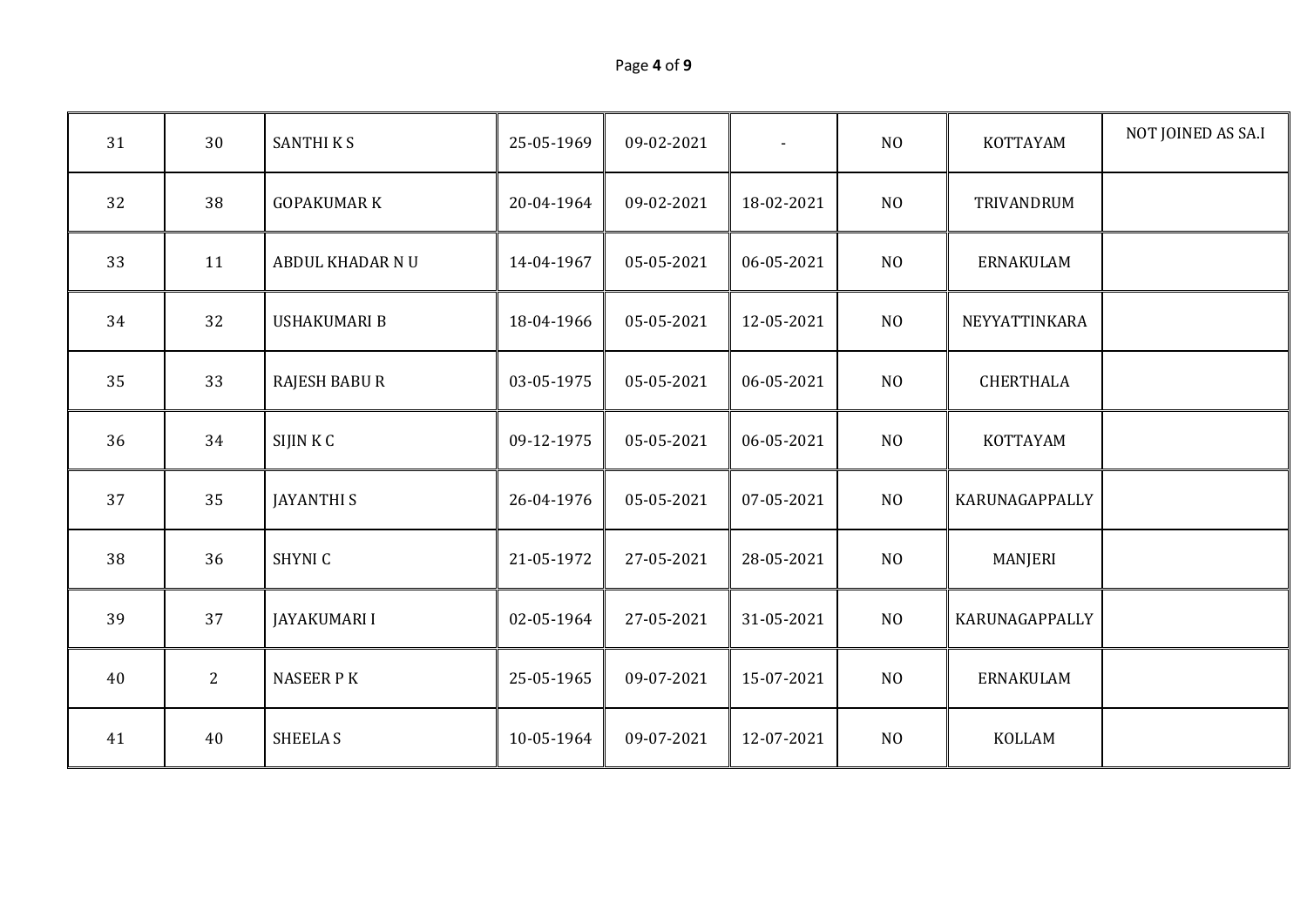| Page 5 of 9 |  |
|-------------|--|
|-------------|--|

| 42 | 41 | <b>BIJU KUMAR T P</b>    | 31-05-1970 | 12-08-2021 | 16-08-2021 | N <sub>O</sub> | TRIVANDRUM         |  |
|----|----|--------------------------|------------|------------|------------|----------------|--------------------|--|
| 43 | 42 | <b>BABUTP</b>            | 05-05-1967 | 12-08-2021 | 24-08-2021 | N <sub>O</sub> | <b>HEAD OFFICE</b> |  |
| 44 | 43 | ANIL KUMAR A             | 10-05-1971 | 12-08-2021 | 17-08-2021 | N <sub>O</sub> | NEDUMANGAD         |  |
| 45 | 44 | SURENDRABABU J           | 20-05-1970 | 12-08-2021 | 16-08-2021 | N <sub>O</sub> | KOLLAM             |  |
| 46 | 45 | MADHUSOODANAN M          | 27-05-1972 | 12-08-2021 | 17-08-2021 | N <sub>O</sub> | NEDUMANGAD         |  |
| 47 | 46 | <b>THAJUDEENY</b>        | 01-05-1972 | 12-08-2021 | 16-08-2021 | N <sub>O</sub> | MAVELIKKARA        |  |
| 48 | 47 | <b>OMANAKUTTAN K</b>     | 22-04-1973 | 12-08-2021 | 16-08-2021 | NO             | <b>KOLLAM</b>      |  |
| 49 | 48 | <b>SREEJESH S PILLAI</b> | 23-12-1974 | 12-08-2021 | 16-08-2021 | N <sub>O</sub> | KARUNAGAPPALLY     |  |
| 50 | 49 | <b>SUSEELAT</b>          | 26-03-1964 | 12-08-2021 | 17-08-2021 | N <sub>O</sub> | <b>ALAPPUZHA</b>   |  |
| 51 | 50 | PRABHAKARAN K K          | 07-03-1966 | 12-08-2021 | 12-08-2021 | N <sub>O</sub> | THALASSERY         |  |
| 52 | 51 | VINOD KUMAR A J          | 29-04-1966 | 12-08-2021 | 18-08-2021 | N <sub>0</sub> | TRIVANDRUM         |  |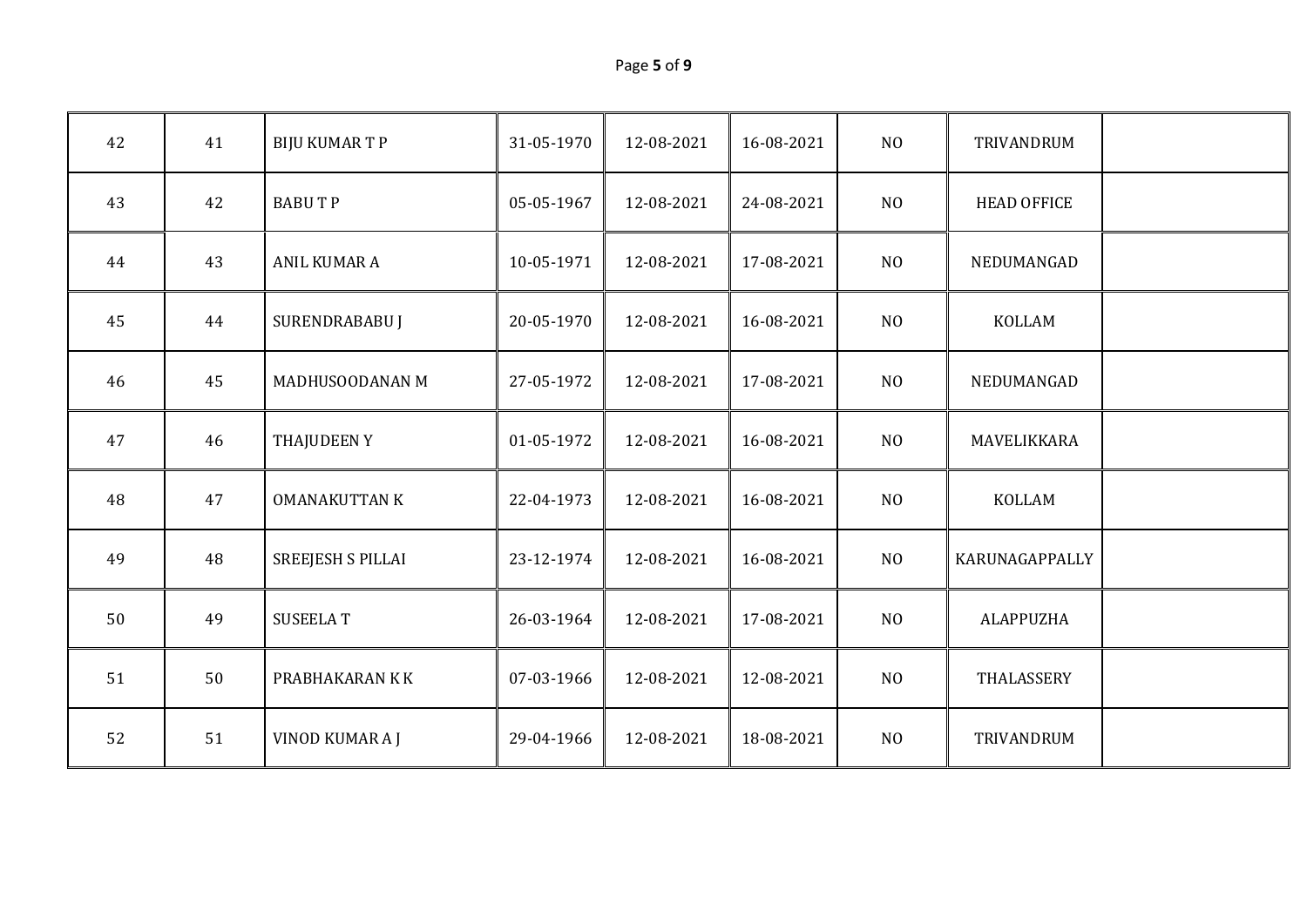| Page 6 of 9 |  |  |  |
|-------------|--|--|--|
|-------------|--|--|--|

| 53 | 52 | <b>AJUKUMAR V</b>       | 30-05-1969 | 12-08-2021 | 20-12-2021 | N <sub>O</sub> | TRIVANDRUM        |  |
|----|----|-------------------------|------------|------------|------------|----------------|-------------------|--|
| 54 | 53 | ARAVINDAKSHAN PILLAI K  | 20-03-1965 | 12-08-2021 | 16-08-2021 | N <sub>O</sub> | KARUNAGAPPALLY    |  |
| 55 | 54 | STALIN Z                | 16-11-1968 | 12-08-2021 | 16-08-2021 | N <sub>O</sub> | KARUNAGAPPALLY    |  |
| 56 | 55 | <b>KRISHNAKUMARI S</b>  | 01-06-1965 | 12-08-2021 | 19-08-2021 | N <sub>O</sub> | <b>OTTAPPALAM</b> |  |
| 57 | 56 | SADIQ A                 | 31-05-1973 | 12-08-2021 | 16-08-2021 | N <sub>O</sub> | KARUNAGAPPALLY    |  |
| 58 | 57 | <b>SHEELAI</b>          | 27-05-1966 | 12-08-2021 | 16-08-2021 | N <sub>O</sub> | <b>KOLLAM</b>     |  |
| 59 | 58 | <b>MANIYAN PILLAI K</b> | 10-10-1966 | 12-08-2021 | 16-08-2021 | N <sub>O</sub> | <b>PUNALUR</b>    |  |
| 60 | 59 | VIJAYAKUMAR K R         | 10-04-1968 | 03-09-2021 | 08-09-2021 | N <sub>O</sub> | KANJIRAPPALLY     |  |
| 61 | 63 | <b>JAISON P SAMUEL</b>  | 06-11-1974 | 03-09-2021 | 06-09-2021 | N <sub>O</sub> | THODUPUZHA        |  |
| 62 | 65 | <b>BYJUKR</b>           | 12-02-1973 | 03-09-2021 | 06-09-2021 | N <sub>O</sub> | <b>THRISSUR</b>   |  |
| 63 | 66 | <b>ANIL KM</b>          | 25-05-1970 | 03-09-2021 | 06-09-2021 | N <sub>O</sub> | <b>TIRUR</b>      |  |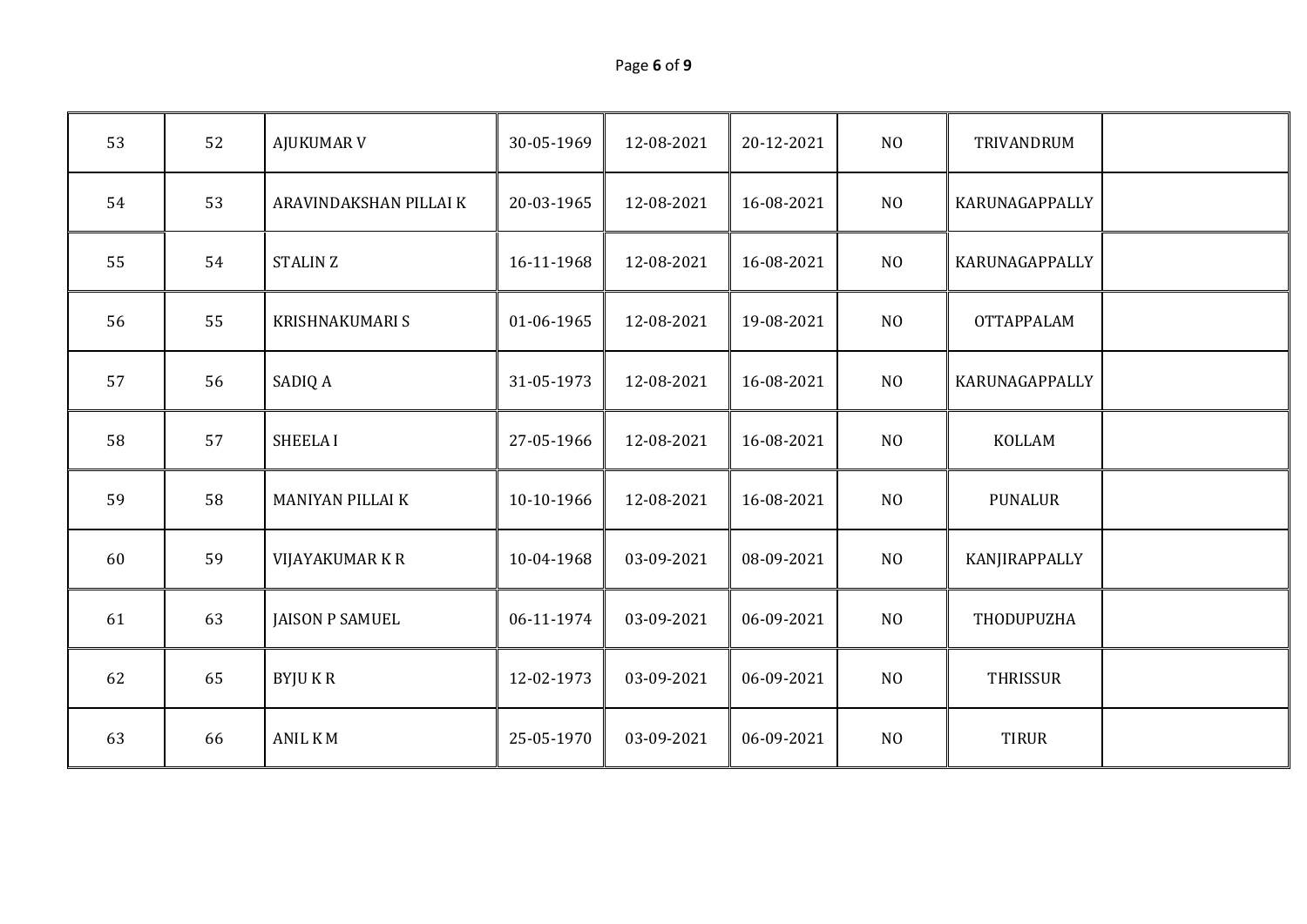| Page 7 of 9 |  |
|-------------|--|
|-------------|--|

| 64 | 67           | <b>SATHEESAN S</b>     | 10-05-1971 | 03-09-2021 | 03-09-2021 | N <sub>0</sub> | KOCHI              |  |
|----|--------------|------------------------|------------|------------|------------|----------------|--------------------|--|
| 65 | 68           | SHAJI C S              | 01-02-1970 | 03-09-2021 | 03-09-2021 | NO             | KOCHI              |  |
| 66 | 31           | SIRAJUDEEN H           | 25-04-1967 | 12-10-2021 | 12-10-2021 | N <sub>O</sub> | <b>MUNNAR</b>      |  |
| 67 | 60           | SANTHOSH KUMAR V       | 24-05-1968 | 12-10-2021 | 13-10-2021 | N <sub>O</sub> | TRIVANDRUM         |  |
| 68 | 61           | PREMANAND R            | 30-05-1968 | 12-10-2021 | 12-10-2021 | $\rm NO$       | <b>KOLLAM</b>      |  |
| 69 | 62           | <b>SURESH KUMAR B</b>  | 10-05-1969 | 12-10-2021 | 13-10-2021 | NO             | TRIVANDRUM         |  |
| 70 | 64           | <b>SABU WILLINGTON</b> | 12-05-1973 | 12-10-2021 | 22-11-2021 | N <sub>O</sub> | CHENGANNUR         |  |
| 71 | 69           | VINOD V                | 30-05-1971 | 12-10-2021 | 13-10-2021 | N <sub>O</sub> | NEYYATTINKARA      |  |
| 72 | $\mathbf{1}$ | <b>SHINCY CA</b>       | 26-10-1972 | 01-12-2021 | 02-12-2021 | N <sub>O</sub> | <b>HEAD OFFICE</b> |  |
| 73 | $2^{\circ}$  | <b>ANIL KUMAR K</b>    | 12-05-1973 | 01-12-2021 | 02-12-2021 | N <sub>0</sub> | KOCHI              |  |
| 74 | 3            | ARUN KUMAR O K         | 13-05-1973 | 01-12-2021 | 02-12-2021 | $\rm NO$       | KOZHIKODE          |  |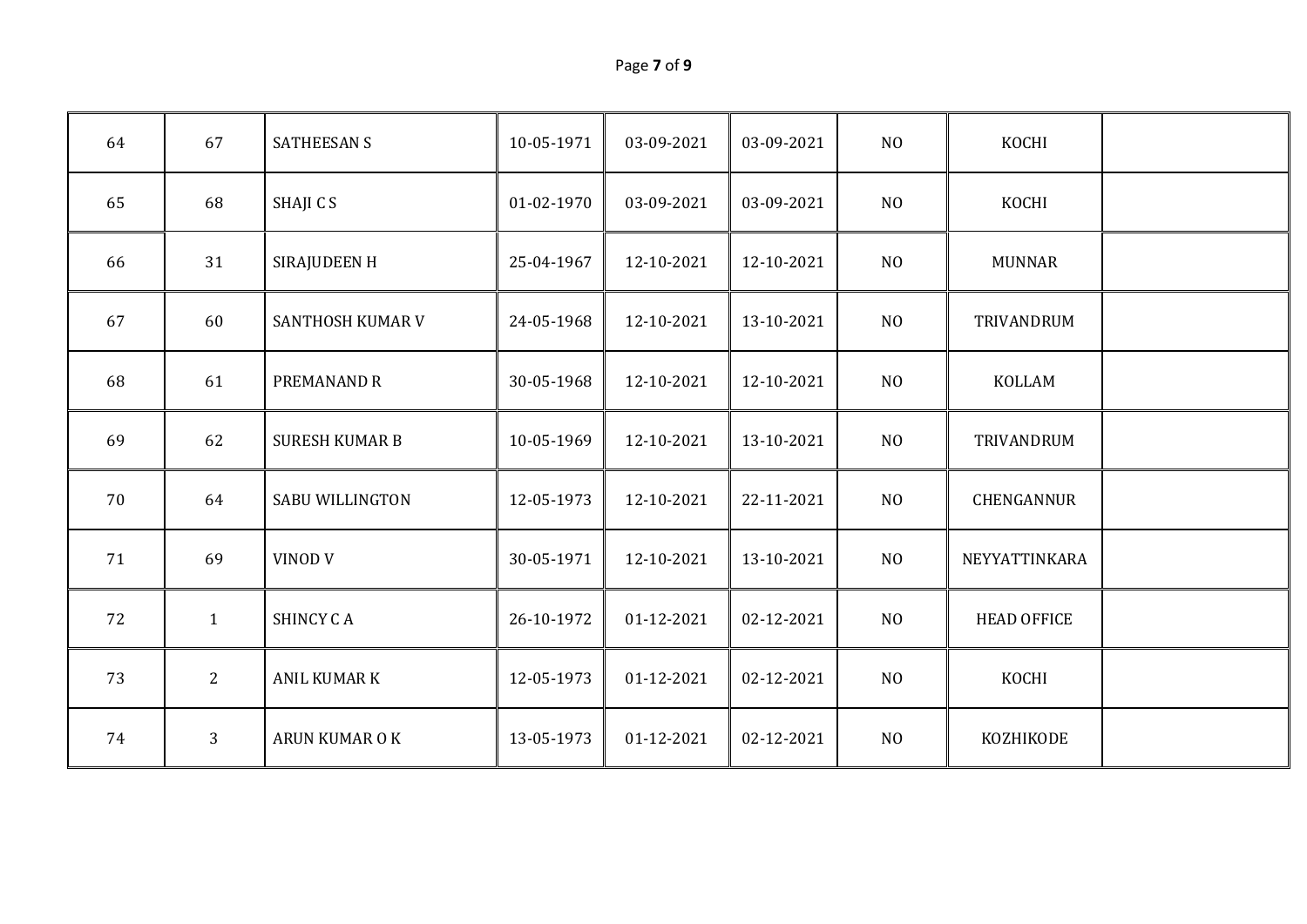| Page 8 of 9 |  |
|-------------|--|
|-------------|--|

| 75 | $\overline{4}$ | SAJI S                  | 30-05-1974 | 01-12-2021 | 14-12-2021 | N <sub>O</sub> | <b>ATTINGAL</b>  |  |
|----|----------------|-------------------------|------------|------------|------------|----------------|------------------|--|
| 76 | 5              | <b>GOPAKUMAR G</b>      | 05-03-1974 | 01-12-2021 | 03-12-2021 | N <sub>0</sub> | TRIVANDRUM       |  |
| 77 | 6              | SATHEENDRAN A S         | 20-05-1970 | 01-12-2021 | 02-12-2021 | N <sub>O</sub> | TRIVANDRUM       |  |
| 78 | $\overline{7}$ | <b>MINISS</b>           | 31-05-1974 | 01-12-2021 | 02-12-2021 | N <sub>O</sub> | TRIVANDRUM       |  |
| 79 | 8              | UNNIKRISHNA PILLAI V    | 22-05-1975 | 01-12-2021 | 20-12-2021 | N <sub>O</sub> | KOTTARAKKARA     |  |
| 80 | 9              | ABDUL GAFOOR U P        | 10-02-1970 | 01-12-2021 | 09-12-2021 | N <sub>O</sub> | MANNARKKAD       |  |
| 81 | 10             | <b>RAJESH PV</b>        | 10-01-1976 | 01-12-2021 | 02-12-2021 | NO             | THALIPARAMBA     |  |
| 82 | 11             | SHIJU P K               | 30-05-1977 | 01-12-2021 | 02-12-2021 | N <sub>O</sub> | KOYILANDY        |  |
| 83 | 12             | <b>ARUNKUMAR N</b>      | 06-04-1976 | 01-12-2021 | 20-12-2021 | NO             | KOTTARAKKARA     |  |
| 84 | 13             | JOHN P K                | 14-05-1970 | 01-12-2021 | 22-12-2021 | N <sub>0</sub> | <b>ALAPPUZHA</b> |  |
| 85 | 14             | <b>SANTHOSH KUMAR G</b> | 20-05-1976 | 01-12-2021 | 03-12-2021 | N <sub>O</sub> | CHENGANNUR       |  |